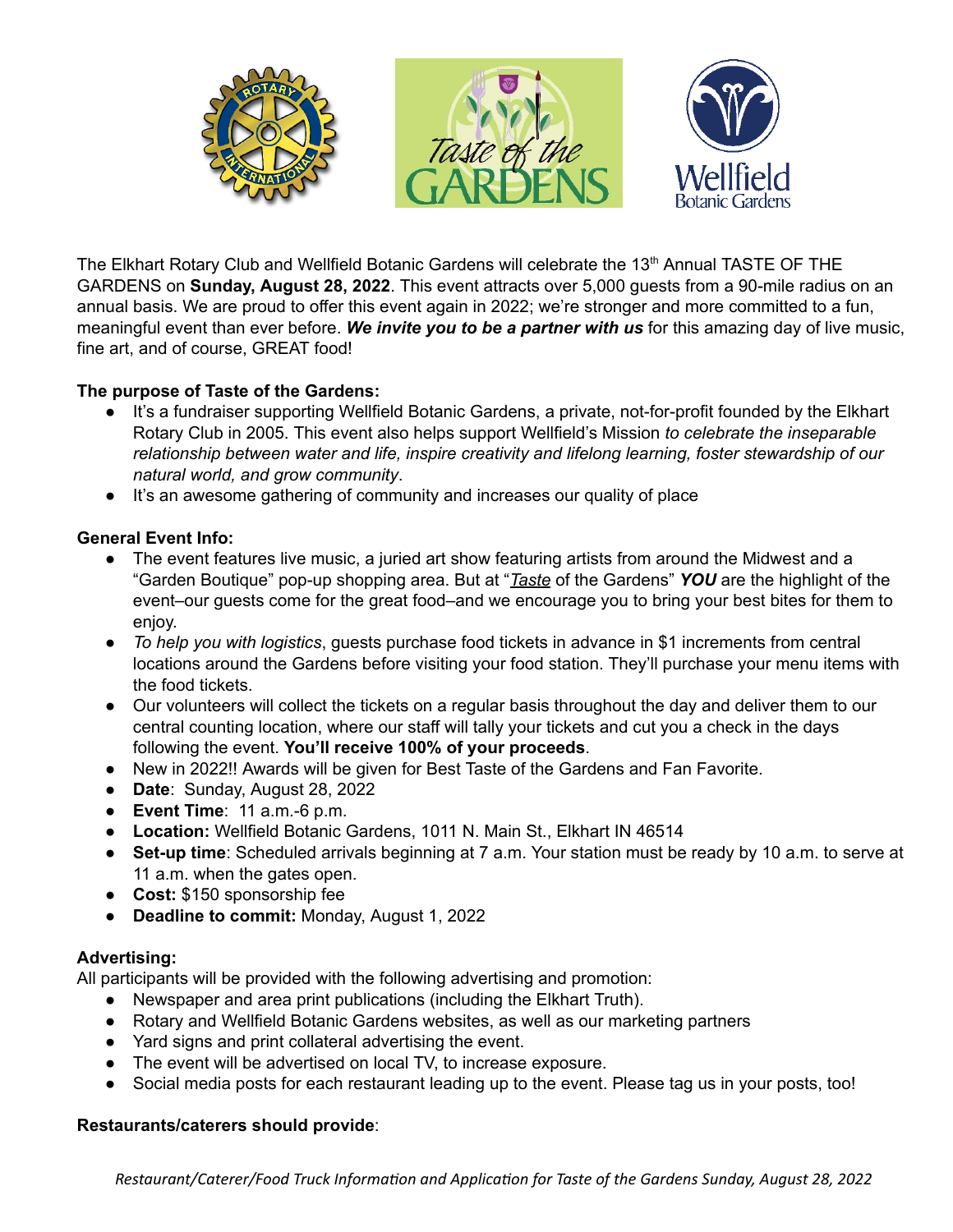- The Completed *Restaurant/Caterer/Food Truck Commitment Letter (attached).*
- Completed W-9 for payment of restaurant proceeds.
- Certificate of Insurance naming Wellfield as additional insured.
- \$150 sponsorship fee, which can be paid online (Taste of the Gardens Restaurant [Registration](http://35522.blackbaudhosting.com/35522/Taste-of-the-Gardens-Restaurant-Registration)) or by check. Your business will be promoted by Wellfield as a sponsor of the event in our social media and advertising for the event, and we encourage you to tag us when you do the same!
- Your own grounded (3-prong) extension cords. *110 voltage will be available.*
- Adequate staff to operate your food station.
- Enough food to last for the entire event, which goes until 6:00 p.m. Tear down will begin after that.
- Fan(s) for your station (as required by Elkhart County Health Dept).
- Brochures or menus from your restaurant/catering business, coupons, upcoming events can be displayed and are encouraged at your table – *we want you to shine.*
- Your restaurant's best selections 3 to 5 items of small portion size (3-4 bites) able to be served on SMALL (up to 6") plates/bowls. In keeping with our mission, please use compostable or post-consumable serveware. **NO styrofoam, please.** Please price items at 6 tickets (ie, \$6) or less. People want to be able to walk and eat, so please be aware of how consumers will eat your product!
- Bottled water and other soft drinks will be available throughout the Gardens; please refrain from selling these at your station. Restaurants: any beverages you would like to include on your menu must be pre-approved by the Restaurant committee.
- *●* Please provide a list/short description of the menu items being served by August 1. We'll be working closely with restaurants to ensure that minimal menu overlap occurs. This advance deadline also ensures we have ample time to market your menu; you can submit your list with your commitment, or email your menu information to **info@wellfieldgardens.org**.
- Hot potable water (if needed) should be provided by the restaurant/caterer.
- **●** Sufficient EZ-UP style tents to cover your prep area, for shade, and extra tables (we'll provide 1 per)

## **Wellfield Botanic Gardens will provide:**

- \$1 Value Food Tickets that will be sold/used for purchasing your samples (sold in packets of \$5, \$10 or \$20).
- **Water, soda, beer, and wine will be sold at various locations and should not be offered for sale at your booth.** *Restaurants should bring their personal supply of beverages/drinking water for their employees during the event.*
- *●* One 8' banquet table with black, ground-length skirting as your front booth table. *(please bring other tables you may need for prep)*
- A whiteboard for menu items and pricing (we'll write your menu items out in advance)
- Containers for ticket collection.
- Waste bins and liners.
- Tables and chairs for guests under the tent.
- Most importantly: a check for your proceeds!

Please complete and return the attached *Restaurant/Caterer/Food Truck Commitment Letter*